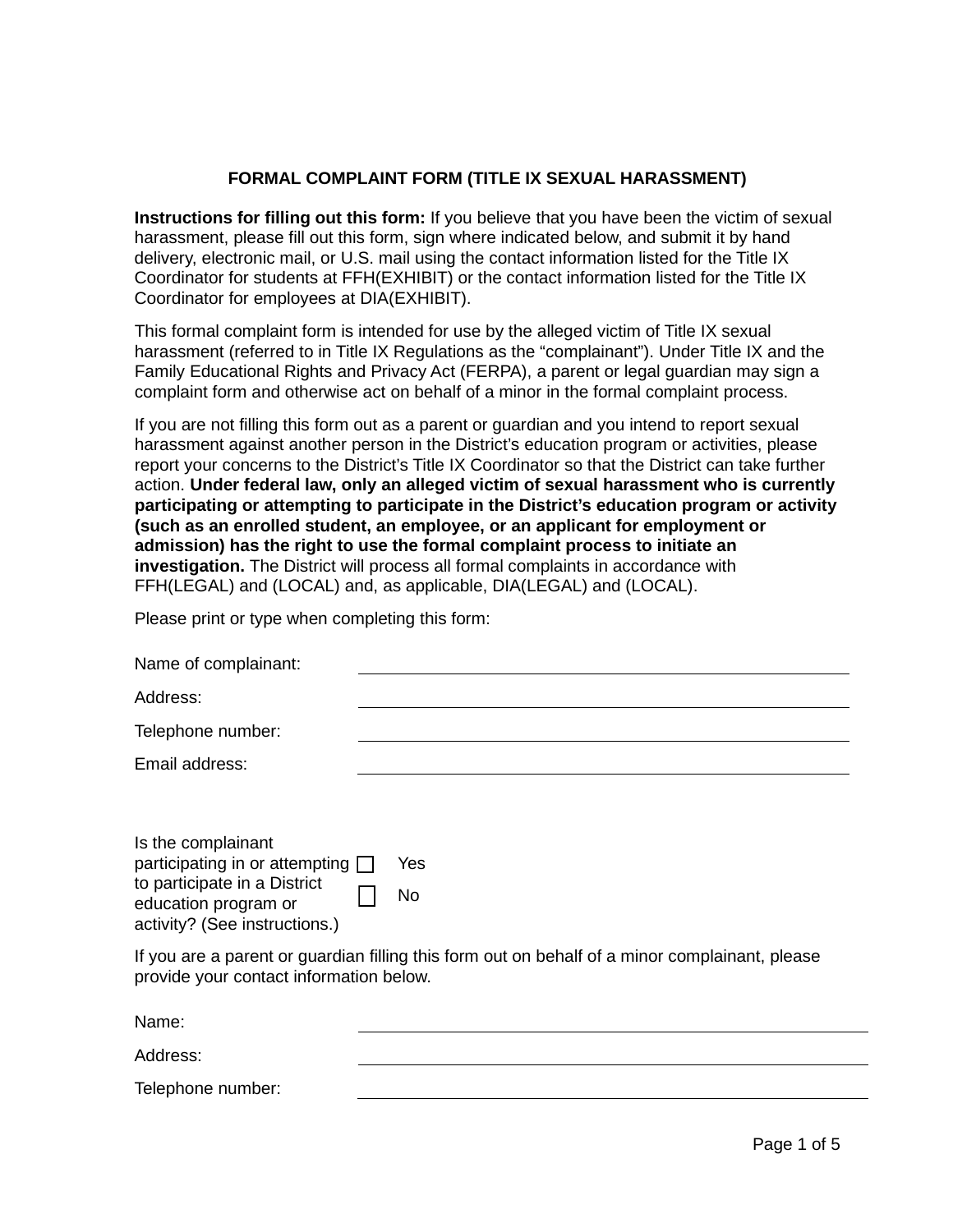Email address:

You have the right to be represented by an advisor during the complaint process. The advisor may be, but does not have to be, an attorney. If you will be represented by an attorney or other advisor in presenting your complaint, please identify the person and provide the contact information below. If unknown at this time, you may provide this information at a later time.

Name:

Address:

Telephone number:

Email address:

Please list any additional individuals that you intend to bring with you to any meetings or interviews associated with this complaint and provide their contact information below. You may add additional pages or provide this information at a later time.

Name:

Address:

Telephone number:

Email address:

Please describe the facts and circumstances of the alleged sexual harassment causing this complaint. *(Give specific, factual details. Attach additional sheets if necessary and indicate below how many additional pages will be attached to ensure complete receipt of your complaint.)*

In a Title IX formal complaint process, the person who is alleged to have committed the sexual harassment is called the "respondent." Please provide the name(s) of the person or people you allege to be the respondent(s) responsible for the alleged sexual harassment. If applicable, please include the person's title or position:

When and where did the alleged sexual harassment occur? Please provide specific dates, times, and locations, if possible.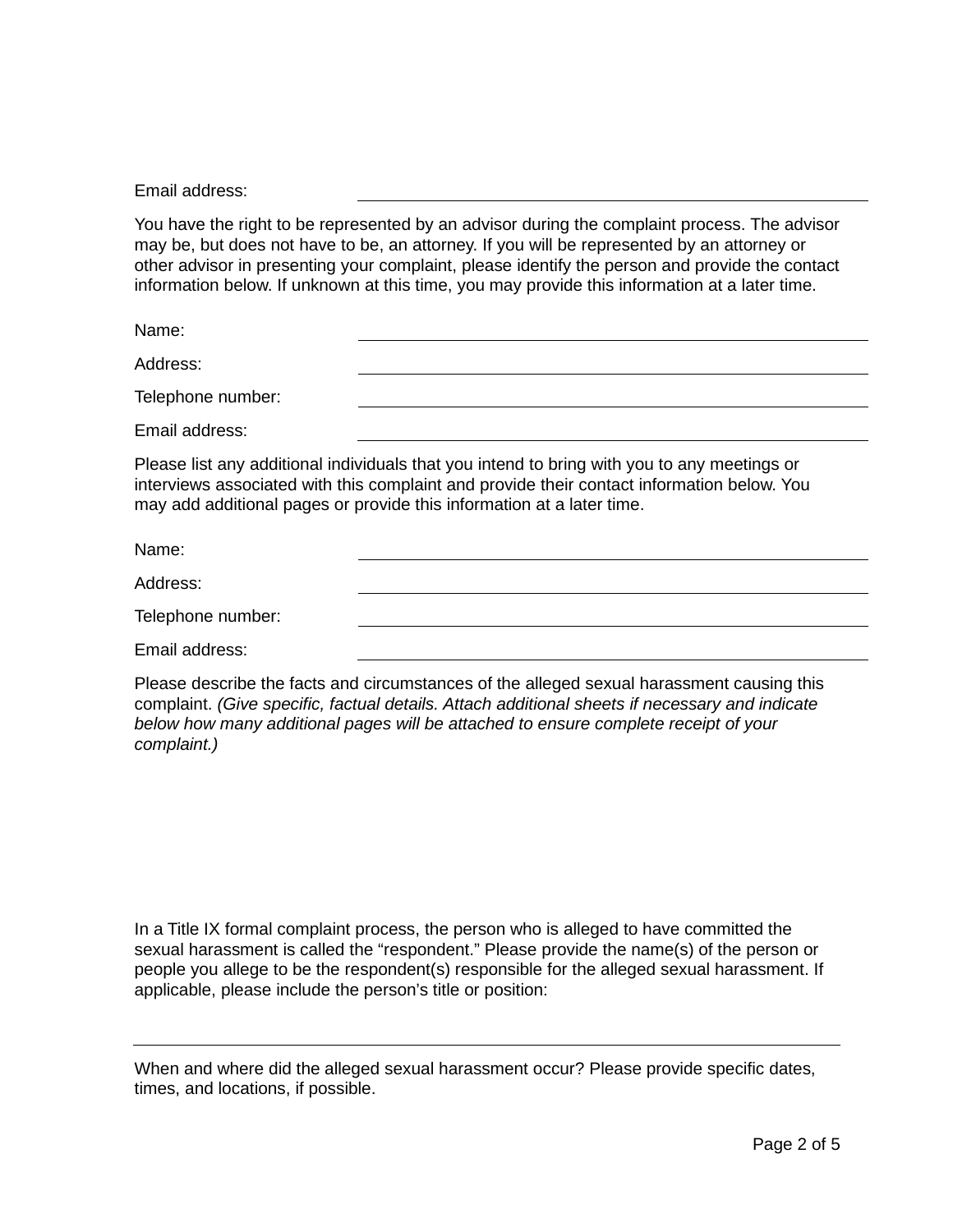Please explain how the alleged sexual harassment has impacted you. This could include physical injuries as well as impacts on your ability to access or benefit from the District's education program or activities.

Please provide the names and contact information of anyone who may have witnessed the alleged conduct.

If you have reported these allegations to another person, please state to whom you reported the alleged sexual harassment and provide their contact information (if known).

Title IX does not require complainants to attempt to resolve complaints of sexual harassment informally before filing a formal complaint. Nonetheless, if you have reported these allegations to a District employee, please state when, to whom, and what response you received.

Please list below any evidence that you believe is relevant to your allegations. This could include audio or visual media, physical objects, online materials, text messages, voicemail messages, screen captures, emails, or any other item you are attaching or intend to make available for the purpose of this complaint. If known, please also identify any information in the District's possession that you believe to be relevant to your allegations and would like the District to review (such as emails or security camera footage).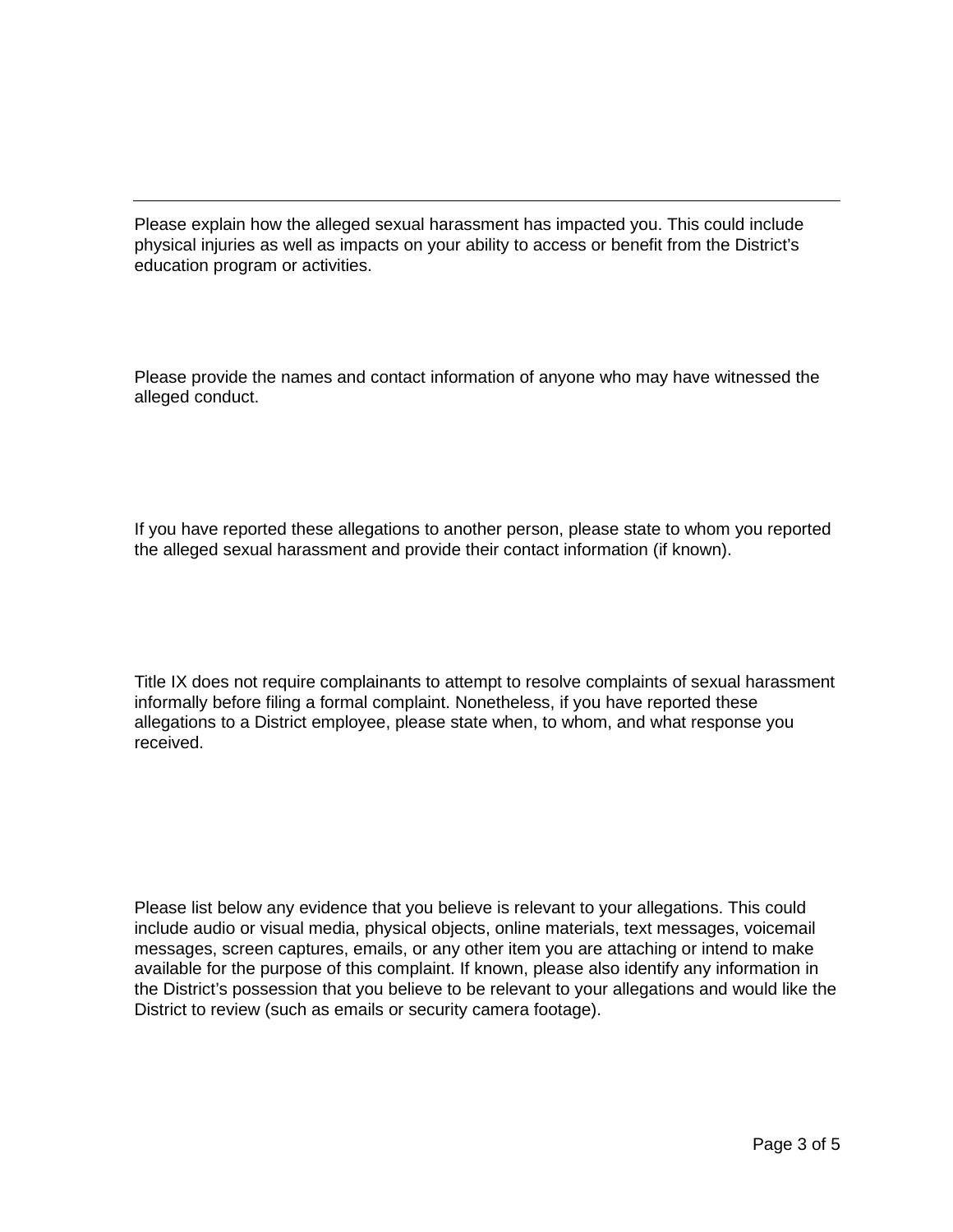Please provide any other information that would be helpful for the District in reviewing your allegations.

Please describe the outcome or remedy you seek for this complaint.

Please provide below your physical or digital signature.

| Complainant name:                                                                                            |  |  |
|--------------------------------------------------------------------------------------------------------------|--|--|
| Signature of complainant:                                                                                    |  |  |
| If complainant is under 18,<br>parent's name:                                                                |  |  |
| Signature of parent:                                                                                         |  |  |
| Date of filing:                                                                                              |  |  |
| If this formal complaint is being signed by the District's Title IX Coordinator instead of a<br>complainant: |  |  |
| <b>Title IX Coordinator Name:</b>                                                                            |  |  |

| <b>Title IX Coordinator Signature:</b> |  |
|----------------------------------------|--|
| Date of filing:                        |  |

**Notice to Complainant: This document is a legal record of the allegations of sexual harassment that you have reported to the District in order to request a formal investigation.** Please keep a copy of this completed form and any supporting documentation for your records. Please also review your rights and responsibilities at FFH(LEGAL), which is attached to this form and also available online at: